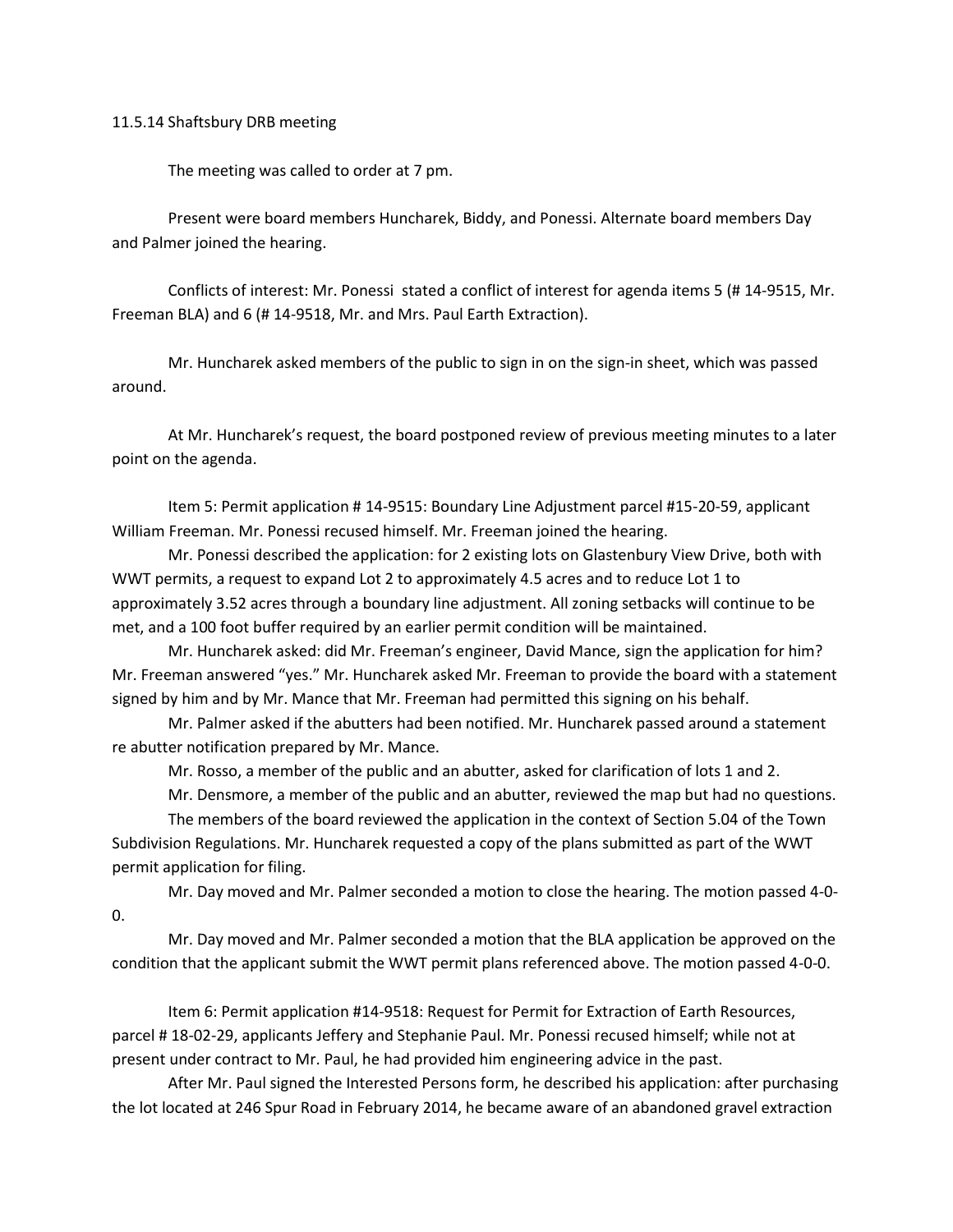operation on the property, appearing today as a hill that had been partially excavated to grade, leaving steep side slopes. Wishing to re-grade the site to provide space for a sugar house and a grassy meadow for livestock, he arranged with a friend, Joshua Kurtz, to give Mr. Kurtz the gravel in exchange for its removal off-site. Mr. Paul distributed photos of the extraction site taken 11/5/14.

When asked the dimension of the site, Mr. Paul said an expired Act 250 permit for extraction from the site made reference to a 2-acre extraction area. Mr. Paul said approximately 600 c.y. of gravel had been removed from the property between July and late September 2014, when the operation ceased upon notification by the Town that a permit might be required. One truck was used to move the materials. Mr. Kurtz, on questioning, said the material was used on his jobs, so it would have been bid. Mr. Paul said he had considered using some of the material to maintain Spur Rd., which he and his wife own.

Mr. Paul elaborated upon his intentions for the site: it is his wish that a total of 4,000-5,500 c.y. of material be taken off site to enable him to create a meadow and site for a sugar house. He guessed an additional 500-1,000 c.y. of material might be used on the property. He expected extraction to take place over a period of about two years, depending on Mr. Kurtz's need for the material on his jobs.

Mr. Ponessi pointed out that no curb cut permit was required as Spur Rd. is a private road, and that the Act 250 permit predated the Town's zoning bylaw.

Mr. Paul and Mr. Ponessi sketched on a map the approximate locations of watercourses and wetlands, and shared a wetland/soils map. Mr. Ponessi said all disturbances would respect the Town's 50 foot buffer requirement.

Access to the property is via Spur Rd., which many other landowners also use, via Chapel Rd. in Bennington.

Mr. Paul produced a statement that abutters had been notified, with a list of those notified.

Mr. Williams, a member of the public, asked if the applicant applied for a permit prior to beginning work. Mr. Paul answered "no." Mr. Williams asked if he knew a permit was needed. Mr. Paul replied "no." Mr. Williams asked if Mr. Kurtz asked to see a permit. Mr. Paul replied "no." Mr. Williams asked Mr. Paul if he would be making any money on the project. Mr. Paul replied that no exchange of money has taken place, but that he thought the extraction would improve the value of his property.

Mr. Paul said state law (later clarified at VSA 19, Chapter 27, sections 2701 and 2702) required that those using a private road to access their properties should contribute to its maintenance "ratably," which Mr. Paul thought might refer to the length of road used by each property owner.

Mr. and Mrs. Williams signed an Interested Persons form. Mr. Huncharek cautioned that the DRB could only accept facts, not hearsay.

Mr. Williams expressed concern that runoff from the road could affect aquatic habitat in Furnace Brook; that extraction could negatively impact wells and springs; that trucks would create dust and fumes and make passage along the road problematic. Mr. Williams acknowledged that even prior to extraction the road produced significant runoff. Mr. Williams said he'd been told by the District Act 250 coordinator, Warren Foster, that Mr. Paul might need an Act 250 permit.

Mr. Paul said he couldn't afford to pay someone to remove the materials from the site.

Ms. Eleanor Smith, a member of the public, said the road has been in fine shape for the 37 years she has lived on it. Joyce Hall, a member of the public, asked if the operation's purpose was to produce income or improve his property. Mr. Paul said "improve our property."